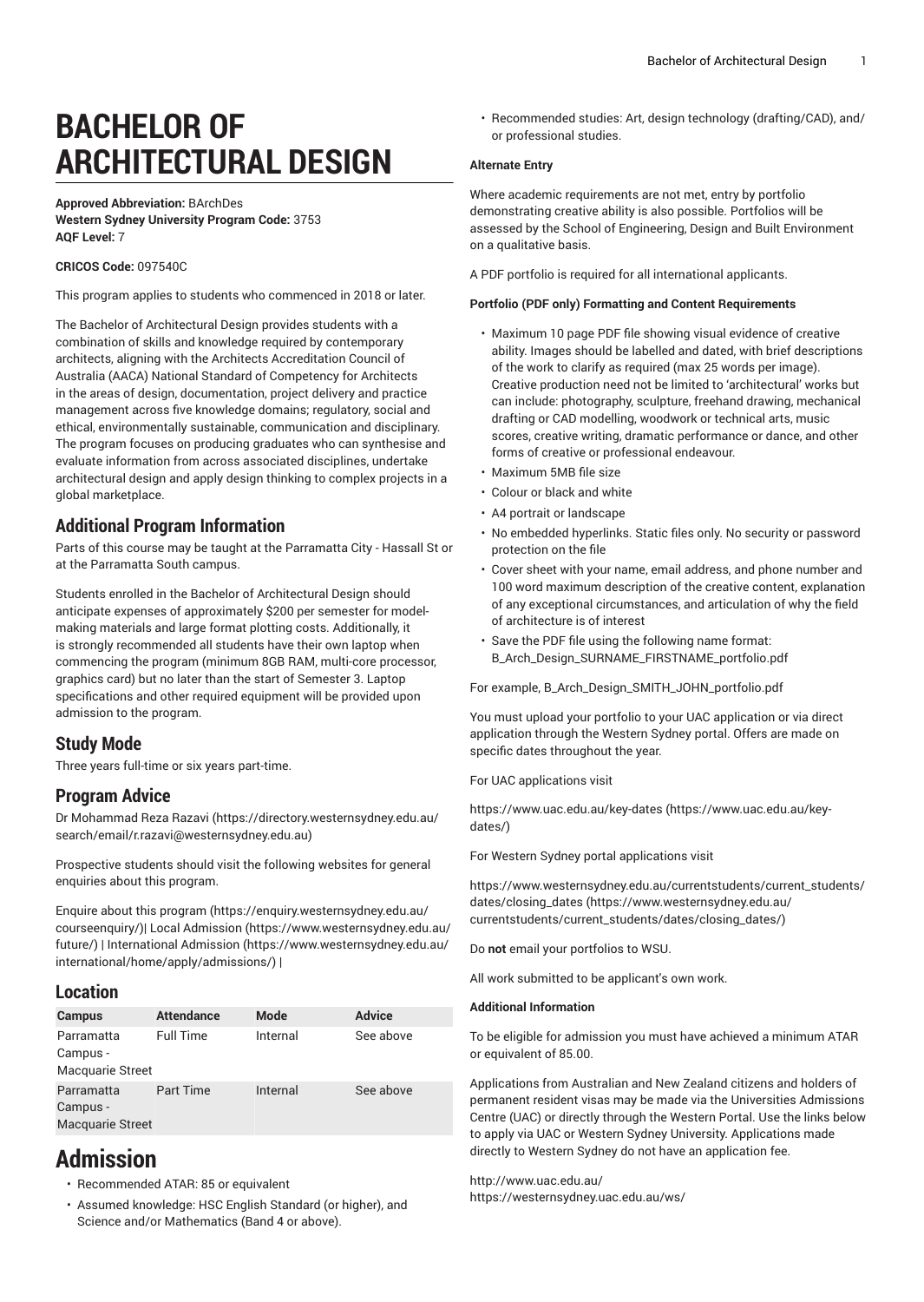Applicants who have undertaken studies overseas may have to provide proof of proficiency in English. Local applicants who are applying through the Universities Admissions Centre (UAC) will find details of minimum English proficiency requirements and acceptable proof on the UAC website. Local applicants applying directly to the University should also use the information provided on the UAC website.

International students currently completing an Australian Year 12 in or outside Australia, an International Baccalaureate in Australia or a New Zealand National Certificate of Educational Achievement (NCEA) level 3 must apply via UAC International.

#### <http://www.uac.edu.au/>

All other International applicants must apply directly to the University via the International Office.

International students applying to the University through the International Office can find details of minimum English proficiency requirements and acceptable proof on their website.

[International Office \(http://www.westernsydney.edu.au/international/\)](http://www.westernsydney.edu.au/international/)

Overseas qualifications must be deemed by the Australian Education International - National Office of Overseas Skills Recognition (AEI-NOOSR) to be equivalent to Australian qualifications in order to be considered by UAC and Western Sydney University.

# **Note Regarding Professional Accreditation**

The program is designed to meet all the requirements of the Architects Accreditation Council of Australia and in conjunction with the proposed Master of Architecture (Urban Transformation) program. The professional pathway to registration in architecture in Australia requires a minimum 5 year sequence including a three year Bachelors, a 2 year Master of Architecture and a nominal 2 year (3300 hrs) professional practice internship under the supervision of a registered practising architect of which 1650 hours can be during their study years. Successful completion of the Bachelor of Architectural Design will enable students to apply for entry into the Master of Architecture (Urban Transformation) program at Western Sydney University and may be eligible to apply to other accredited architecture program providers dependant on their entry requirements. Students who do not wish to proceed to the Masters program will still obtain a qualification that will assist with employment in the broad industry as part of building design teams and other allied disciplines in creative arts and professional services.

# **Special Requirements Prerequisites**

Students are required to obtain a General Construction Induction Card ("white card") to facilitate construction site visits as part of the program. This can be obtained independently or through a coordinated effort of program staff during new student orientation. Detailed information will be provided to students. It is expected Induction Cards will be obtained during the first year of study, and will be a requirement to enrol in Year 2.

# **Work Integrated Learning**

Western Sydney University seeks to enhance student learning experiences by enabling students to engage in the culture, expectations and practices of their profession or discipline. This program includes a placement or other community-based unpaid practical experience.

Students are encouraged to take a voluntary placement. Please contact the Course Advisor for information.

# **Program Structure**

Qualification for this award requires the successful completion of 240 credit points as per the recommended sequence.

Students must complete:

- Eight 10 credit point core subjects
- Six 20 credit point core studio subjects
- Four elective subjects

**Parts of these subjects may be taught at the Parramatta City - Hassall St campus or at the Parramatta South campus.**

# **Recommended Sequence Full-time start-year intake**

| Course                | <b>Title</b><br><b>Credit</b><br><b>Points</b>           |     |
|-----------------------|----------------------------------------------------------|-----|
| Year 1                |                                                          |     |
| Autumn session        |                                                          |     |
| <b>ENGR 1046</b>      | Human Centred Design Research<br>Methods                 |     |
| <b>ENGR 1038</b>      | Design Graphics: Presenting Innovation                   |     |
| <b>ARCH 2001</b>      | Architecture Studio - Fundamentals of<br>Analogue Design | 20  |
|                       | <b>Credit Points</b>                                     | 40  |
| <b>Spring session</b> |                                                          |     |
| <b>BLDG 1009</b>      | <b>Environmental Building Design</b>                     | 10  |
| <b>ARCH 2002</b>      | Architecture Studio - Fundamentals of<br>Digital Design  |     |
| <b>BLDG 1015</b>      | <b>Residential Building</b>                              | 10  |
|                       | <b>Credit Points</b>                                     | 40  |
| Year <sub>2</sub>     |                                                          |     |
| Autumn session        |                                                          |     |
| <b>HUMN 1008</b>      | Cities: Introduction to Urban Studies                    | 10  |
| <b>ARCH 3004</b>      | Architecture Studio - Rethinking the Sub-<br>urban       | 20  |
| Select one elective   |                                                          | 10  |
|                       | <b>Credit Points</b>                                     | 40  |
| <b>Spring session</b> |                                                          |     |
| <b>ARCH 3003</b>      | Architecture Studio - Rethinking Urbanism                | 20  |
| <b>BLDG 1014</b>      | <b>Non-Residential Building</b>                          |     |
| Select one elective   |                                                          | 10  |
|                       | <b>Credit Points</b>                                     | 40  |
| Year 3                |                                                          |     |
| <b>Autumn session</b> |                                                          |     |
| <b>CIVL 4003</b>      | Construction Technology 5 (Envelope)                     | 10  |
| <b>ARCH 3002</b>      | Architecture Studio - Global Cities                      | 20  |
| Select one elective   |                                                          | 10  |
|                       | <b>Credit Points</b>                                     | 40  |
| <b>Spring session</b> |                                                          |     |
| <b>ENVL 2001</b>      | Analysis of Spatial Data                                 | 10  |
| <b>ARCH 3005</b>      | Architecture Studio - The Infrastructural                | 20  |
| Select one elective   |                                                          | 10  |
|                       | <b>Credit Points</b>                                     | 40  |
|                       | <b>Total Credit Points</b>                               | 240 |